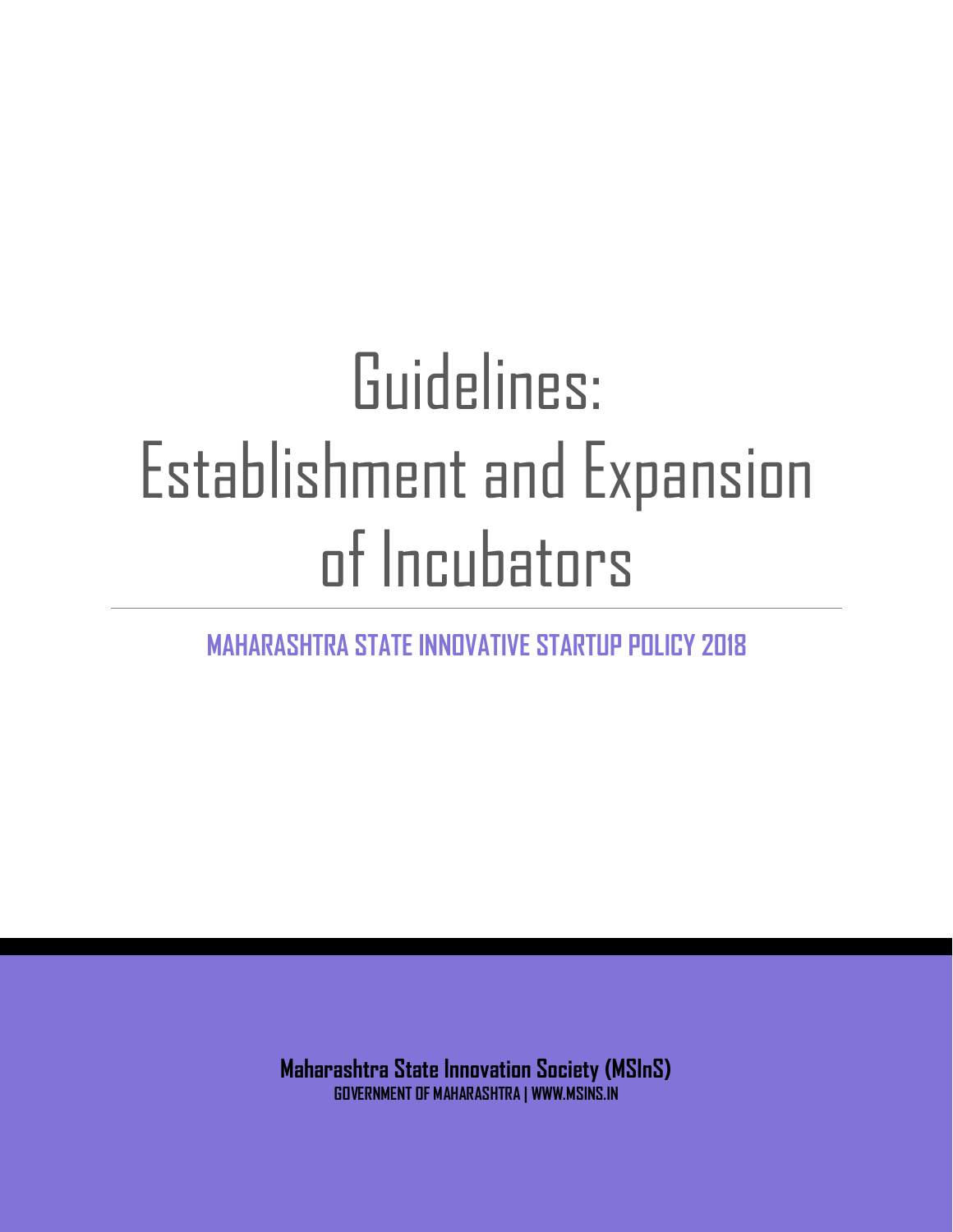# **1. BACKGROUND**

- **1.1.** On January 17, 2018, the **Government of Maharashtra** approved the Maharashtra State Innovative Startup Policy 2018 with the vision of transforming Maharashtra by catalysing the growth of an innovation-driven entrepreneurial ecosystem to achieve wholesome and inclusive socioeconomic development.
- **1.2.** Business incubation of early-stage enterprises has been globally recognized as an important tool for economic development and job creation.
- **1.3.** The **Maharashtra State Innovation Society (MSInS)** proposes to establish business incubators across the state as per the following guidelines.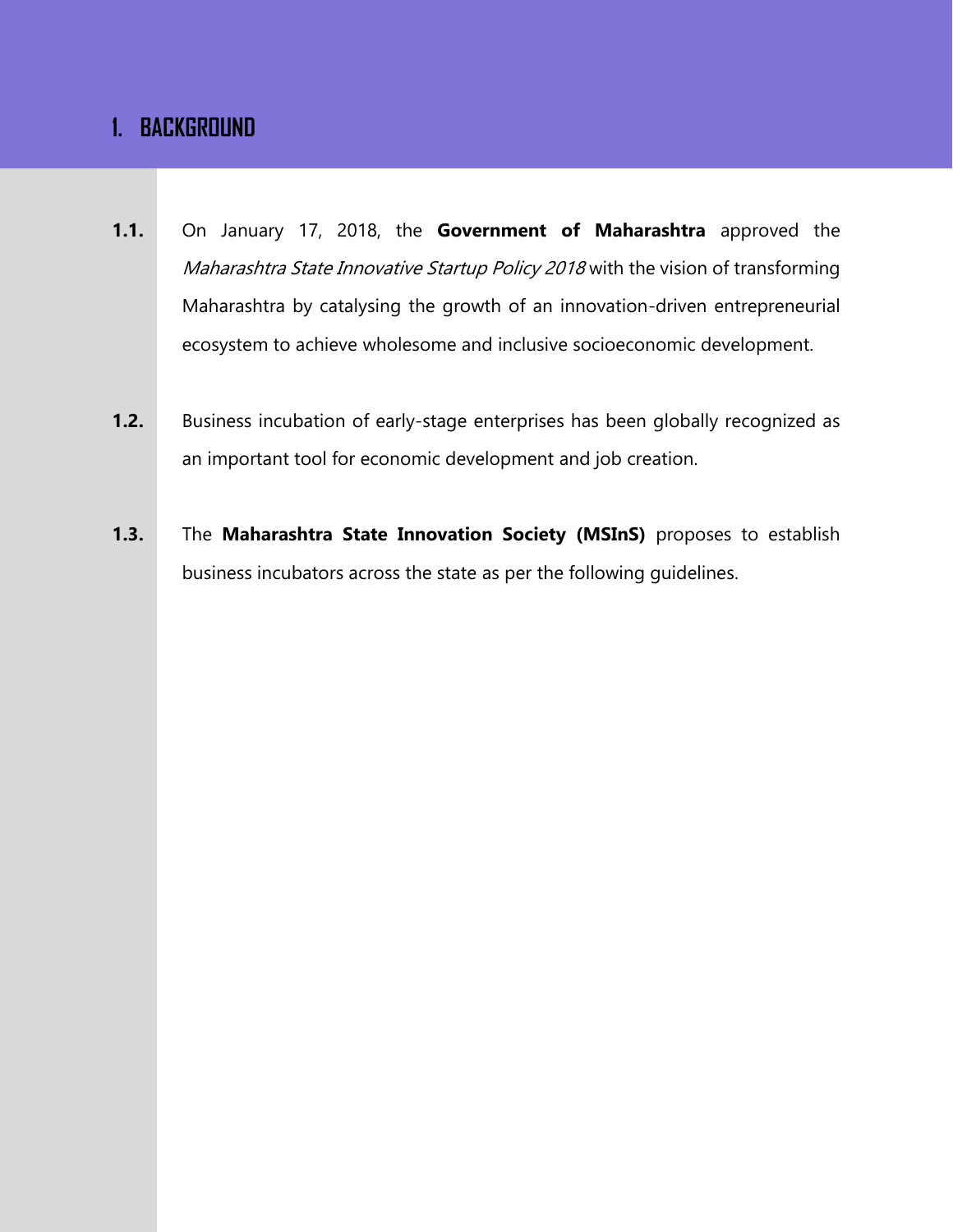# **2. OBJECTIVES**

**2.1.** To build a vibrant startup ecosystem by establishing (and expanding) a statewide network of business incubators – in collaboration with industry and academia – to foster the startup ecosystem and to enable entrepreneurs to succeed in their pursuits.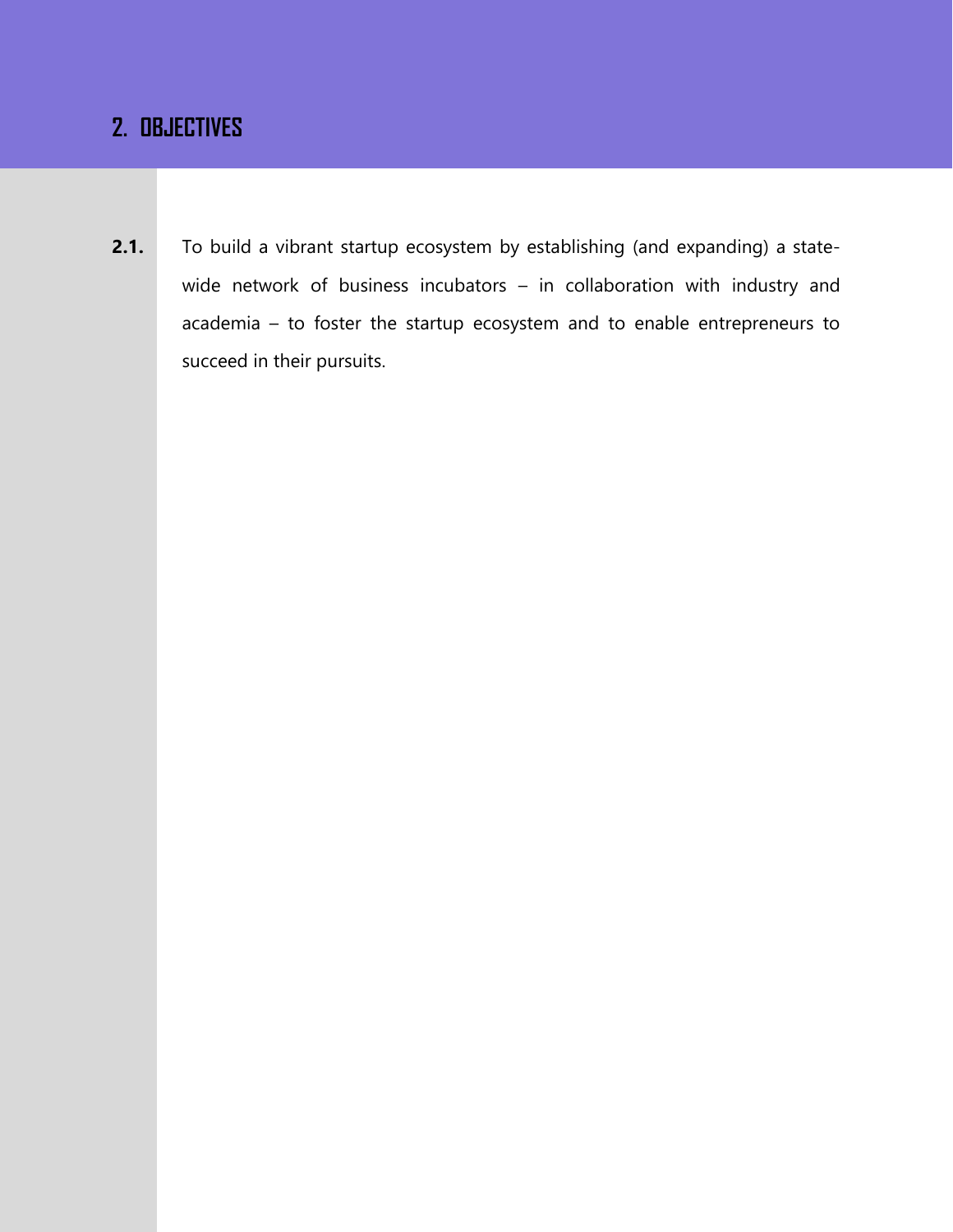## **3. FUNCTIONS OF INCUBATORS**

- **3.1.** To reduce the probability of failure of early-stage enterprises through handholding of the enterprises.
- **3.2.** To establish regional, national and global market linkages including a network of mentors to enable sustainability and scale for startups under incubation.
- **3.3.** To provide a platform for commercialization of technologies developed by academic, technical and/or research institutions or even individuals.
- **3.4.** To provide physical and virtual infrastructure, as well as cost-effective value added services such as mentorship, legal, financial, technical and intellectual property related services, to startups.
- **3.5.** To build and maintain a pipeline of incubatees (i.e. startups).
- **3.6.** To engage the wider startup community by organizing networking meet-ups, mentor lunches, demo days, training workshops etc.
- **3.7.** To assist and nominate their incubatees for availing various benefits extended to startups under the Maharashtra State Innovative Startup Policy 2018.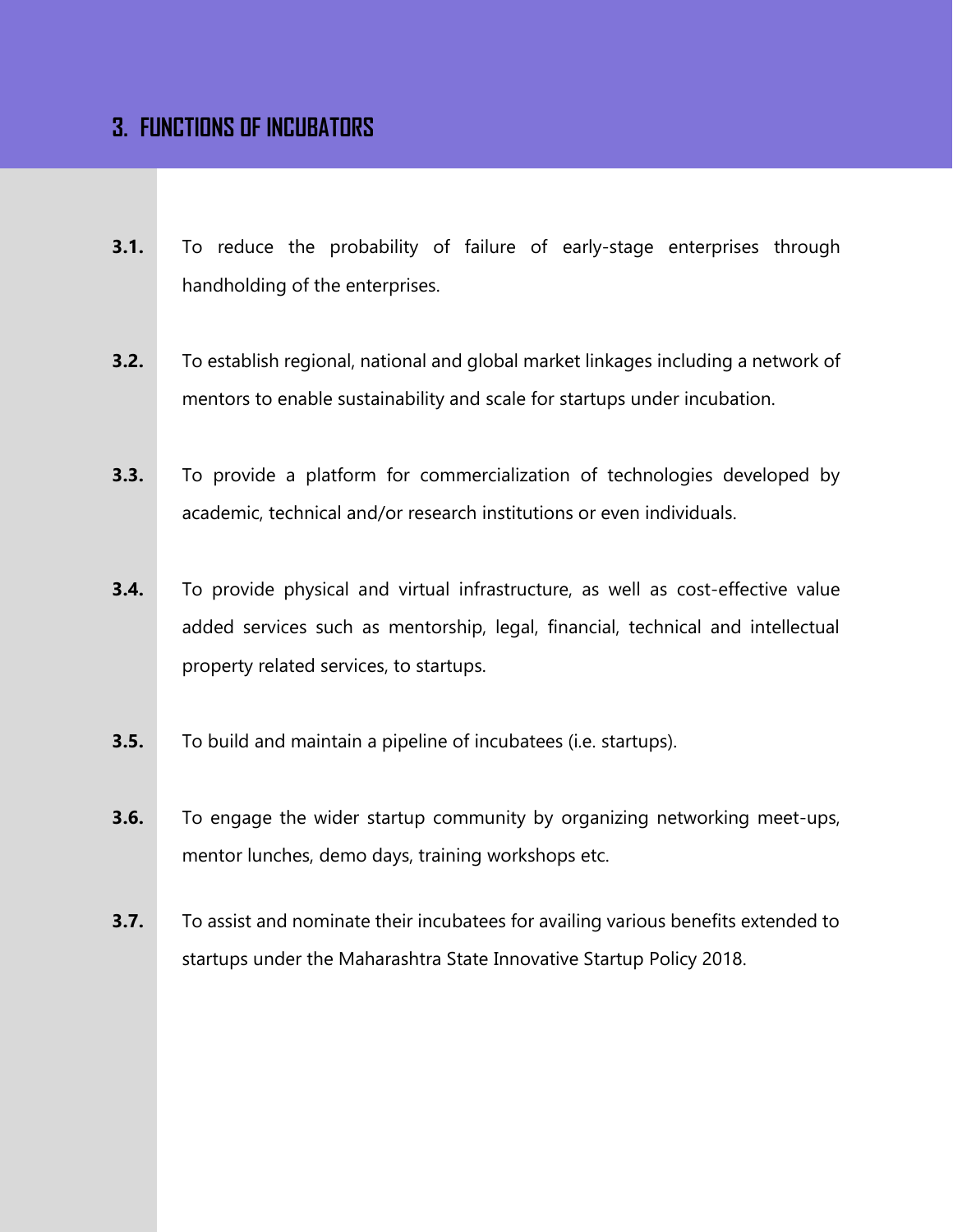# **4. WHO CAN APPLY?**

- **4.1.** Applicants may belong to any of the four categories:
- ➢ Category I: Publicly funded (fully or partially) academic and/or research institutes (State or Central) **OR** State/Central Government agencies, bodies and/or corporations.
- ➢ Category II: Private academic and/or research institutes / Non-profit organisations **/** Industry associations.
- ➢ Category III: Private for-profit organisations
- ➢ Category IV: A consortium of organisations from Category I, II and Category III with the Category I and/or II institution being the Host Institution.
- **4.2.** Applicants shall be required to incorporate the incubators as a Special Purpose Vehicle (SPV) registered as either a "Section 8 Company" or a "Private Limited Company" under *The Companies Act, 2013*. Applicants shall not be permitted to register the incubator as a "Society" or "Trust".
- **4.3.** Organisations seeking to expand existing incubation facilities shall be required to register the incubator as a "Section 8 Company" or a "Private Limited Company" in case it is not already.
- **4.4.** Expressions of Interest for the setting up incubators would be sought from applicant online on the **MSInS** portal i.e. [www.msins.in/incubators](http://www.msins.in/incubators) in accordance with Proforma I.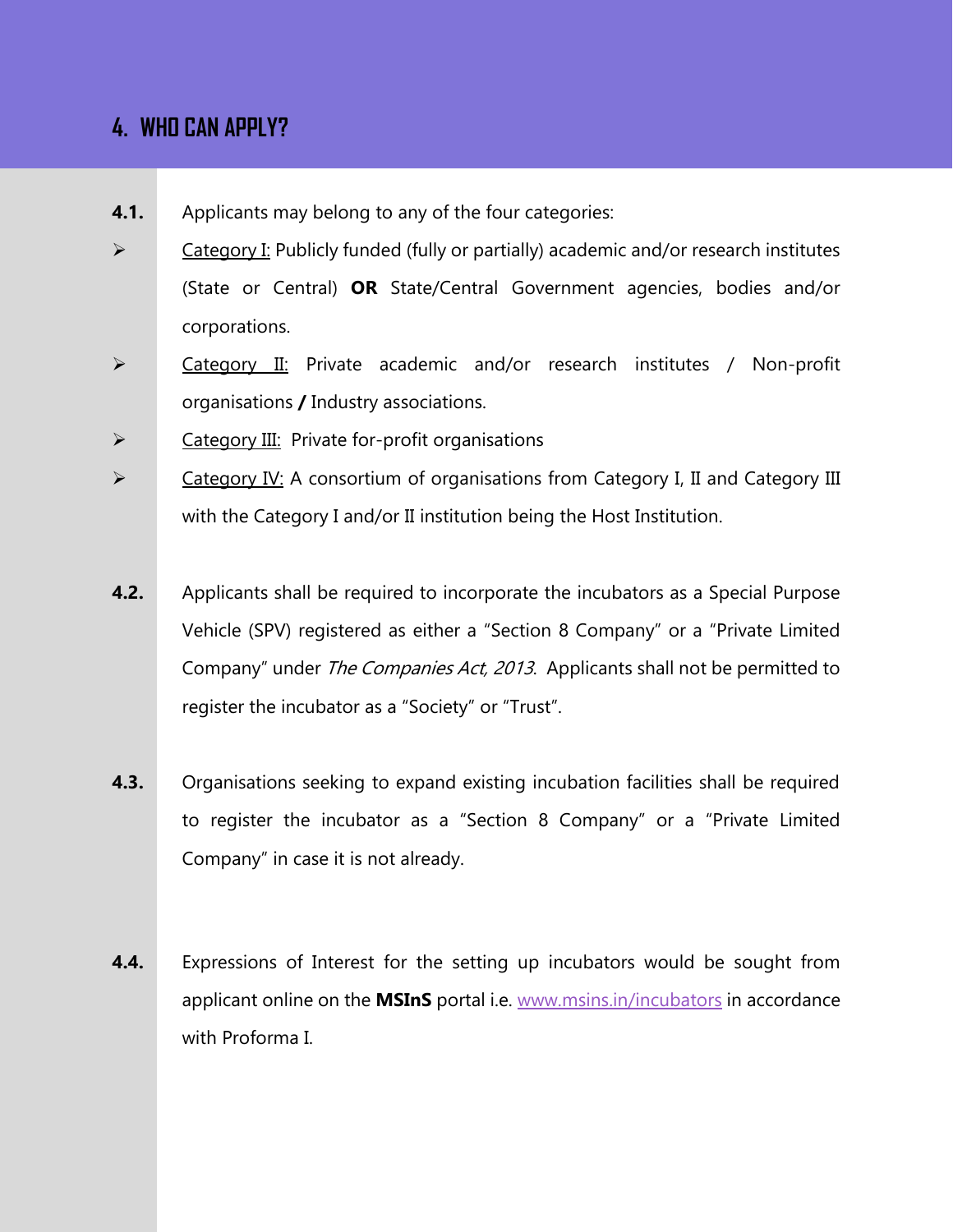# **5. FUNDING SUPPORT**

- **5.1.** Successful applicants would receive a grant-in-aid to set up the incubator for a maximum period of 5 years to cover capital and operational expenditures.
- **5.2.** Category I Incubators
- 5.2.1. Applicants shall receive a grant-in-aid of up to 100% of the total eligible project cost i.e. capital and operational expenditure, up to a maximum of INR 5 crore.
- 5.2.2. Applicant must present a Budget Plan detailing all components of the project costs including those not eligible for funding.
- 5.2.3. Each tranche of the grant shall be disbursed in phased manner as per the budget plan approved by expert committee set up by **MSInS**.
- 5.2.4. The institutes and authorities of repute classified under this category may directly be nominated by the MSInS for setting up of an incubator.
- 5.2.5. The applicants under this category can bring on board other knowledge partners and promoters.

### **5.3.** Category II Incubators

- 5.3.1 Applicants shall receive a grant-in-aid of up to 75% of the total eligible project cost i.e. capital and operational expenditure, up to a maximum of INR 5 crore.
- 5.3.2 Applicant must present a Budget Plan detailing all components of the project costs including those not eligible for funding.
- 5.3.3 Each tranche of the grant shall be disbursed in phased manner as per the budget plan approved by expert committee set up by **MSInS**.
- 5.3.4 Each tranche of the grant-in-aid shall be disbursed in phased manner as per the budget plan approved by expert committee set up by **MSInS** only after the Applicants provides proof of matching 25% contribution.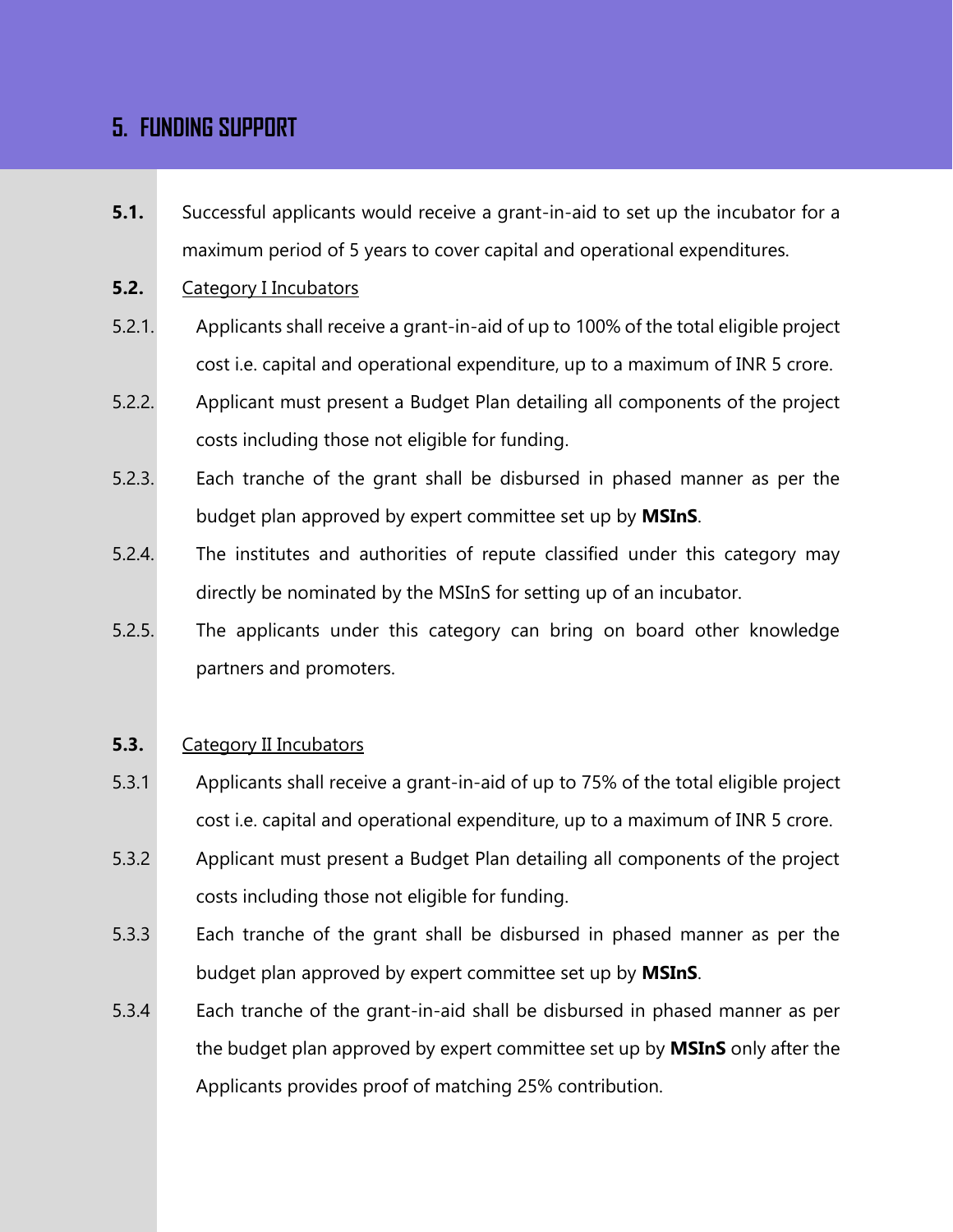## **5.4.** Category III Incubators

- 5.4.1 Applicants shall receive a grant-in-aid of up to 50% of the total eligible project cost i.e. capital and operational expenditure, up to a maximum of INR 5 crore. The MSInS shall hold a minimum 26% equity stake in the SPV, the equity share of MSInS will increase in proportion to its contribution till a maximum of 49%.
- 5.4.2 Applicant must present a Budget Plan detailing all components of the project costs including those not eligible for funding.
- 5.4.3 Each tranche of the grant shall be disbursed in phased manner as per the budget plan approved by expert committee set up by **MSInS** only after the applicant provides proof of matching 50% contribution.
- 5.4.4 Rental value of building as per fair market value or as per registered lease agreement shall be considered an eligible project cost.

## **5.5.** Category IV Incubators

- 5.5.1 Applicants shall receive a grant-in-aid of up to 75% of the total eligible project cost i.e. capital and operational expenditure, up to a maximum of INR 5 crore.
- 5.5.2 Applicant must present a Budget Plan detailing all components of the project costs including those not eligible for funding.
- 5.5.3 Each tranche of the grant-in-aid shall be disbursed in phased manner as per the budget plan approved by expert committee set up by **MSInS** only after the Applicants provides proof of matching 25% contribution.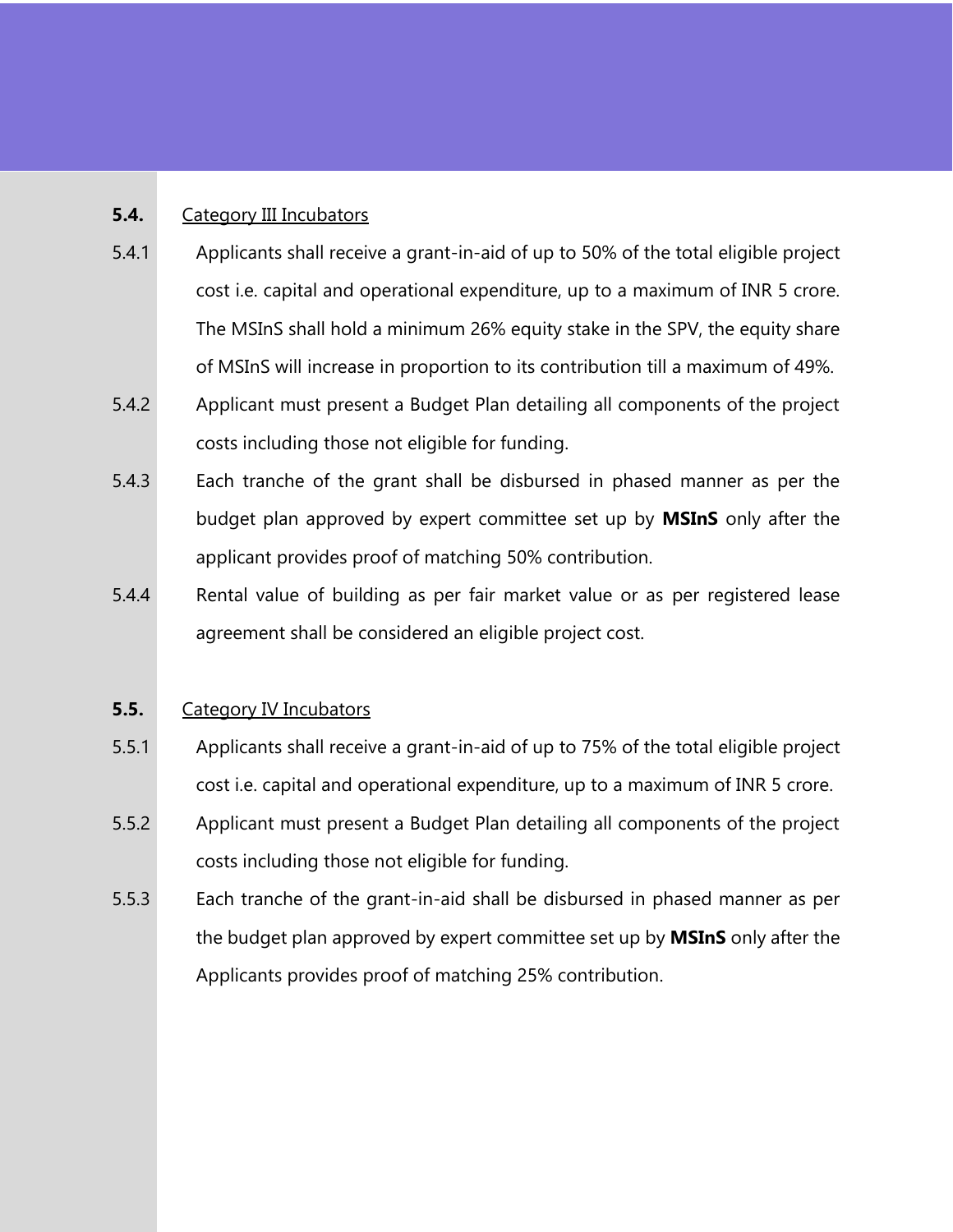- **5.6.** For scaling up of existing incubators with a demonstrated history of facilitating startups, a capital assistance grants of up to INR 5 crore shall be provided. The matching contribution would be required to be made by the applicant depending on the category (Ref. 4.1) of the applicant. The MSInS may choose to disburse the grant in a phased manner on the basis of budget plan provided by the applicant.
- **5.7.** Applicants shall not include the following elements towards the project cost;
- 5.7.1. Cost of purchasing land and purchase of vehicles.
- 5.7.2. Cost of building for category III applicants.
- 5.7.3. Rental expense in case the Applicant is an academic and/or research institute and the incubator is located on the premises of said institution.
- 5.7.4. Cost of fees paid to any external agency and/or consultancy for the preparation of the application.
- 5.7.5. Expenses such as SPV registration charges, seed money for bank accounts and other such similar expenses for the incorporation of the SPV.
- 5.7.6. Monetisation of any notional and/or opportunity costs.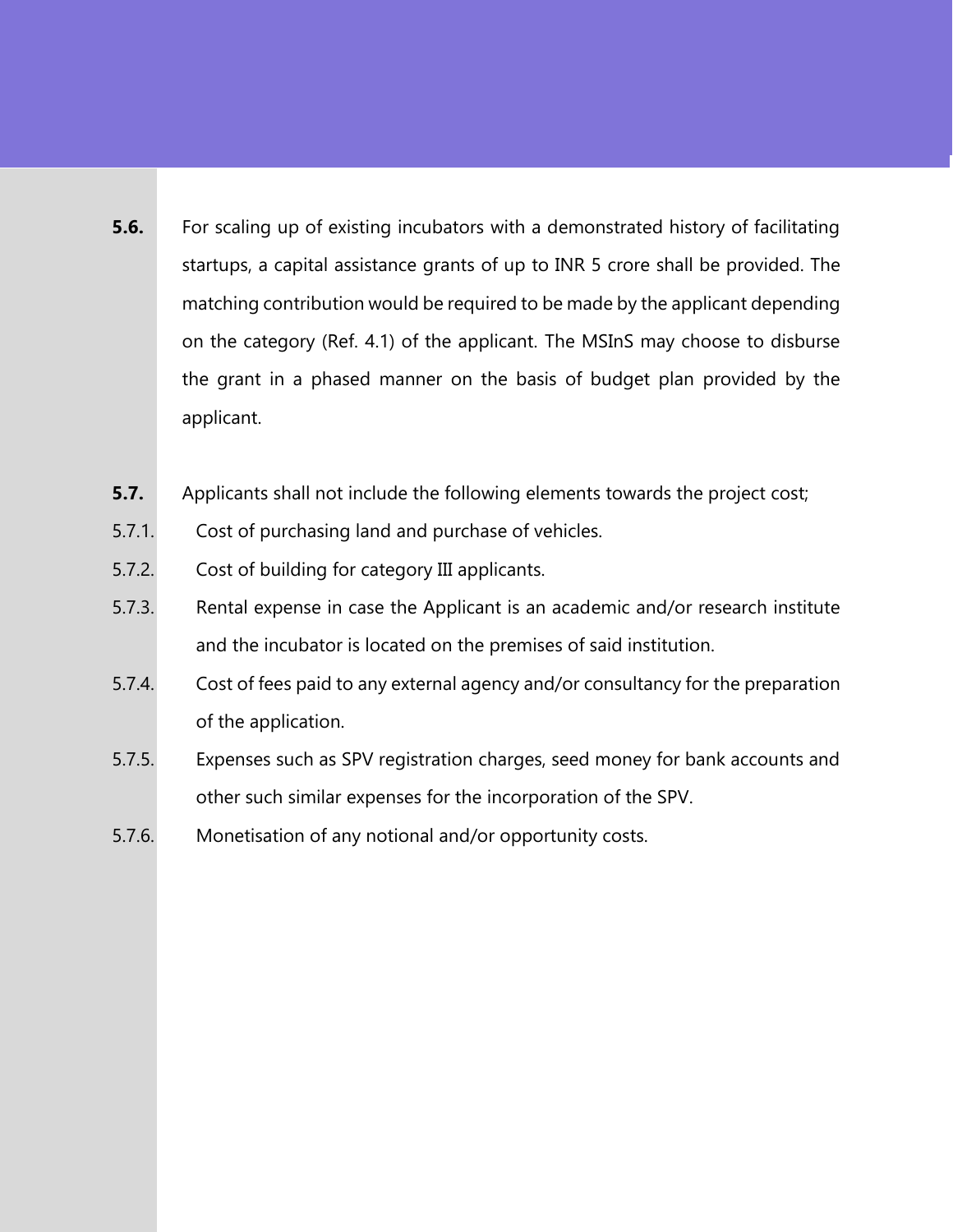## **6. ELIGIBILITY**

- **6.1.** Applicants must provide at least 5,000 sq. ft. of built up space, failing which it must demonstrate its ability to incubate at least 10 startups at any given time.
- **6.2.** Applicants from category I, II & IV seeking grants to constructing an incubator building must have an identified plot of land on campus or otherwise.
- **6.3.** Applicants seeking to expand incubation facilities must have incubated at least 25 startups in the three years prior to application.
- **6.4.** Applicants must have an assigned CEO (or equivalent) with adequate credentials to lead the administration of the incubator, or must demonstrate an intent to appoint one within three months.
- **6.5.** Applicants must have a Full-time Manager (or equivalent) to handle the operations of the incubator, or must demonstrate an intent to appoint one within three months.
- **6.6.** Applicants must demonstrate its ability to establish market linkages that shall fuel the growth of startups under incubation.
- **6.7.** Applicants that are academic and/or research institutions must provide startups access to their laboratories, workshops and other such facilities at rates mutually agreeable to both parties.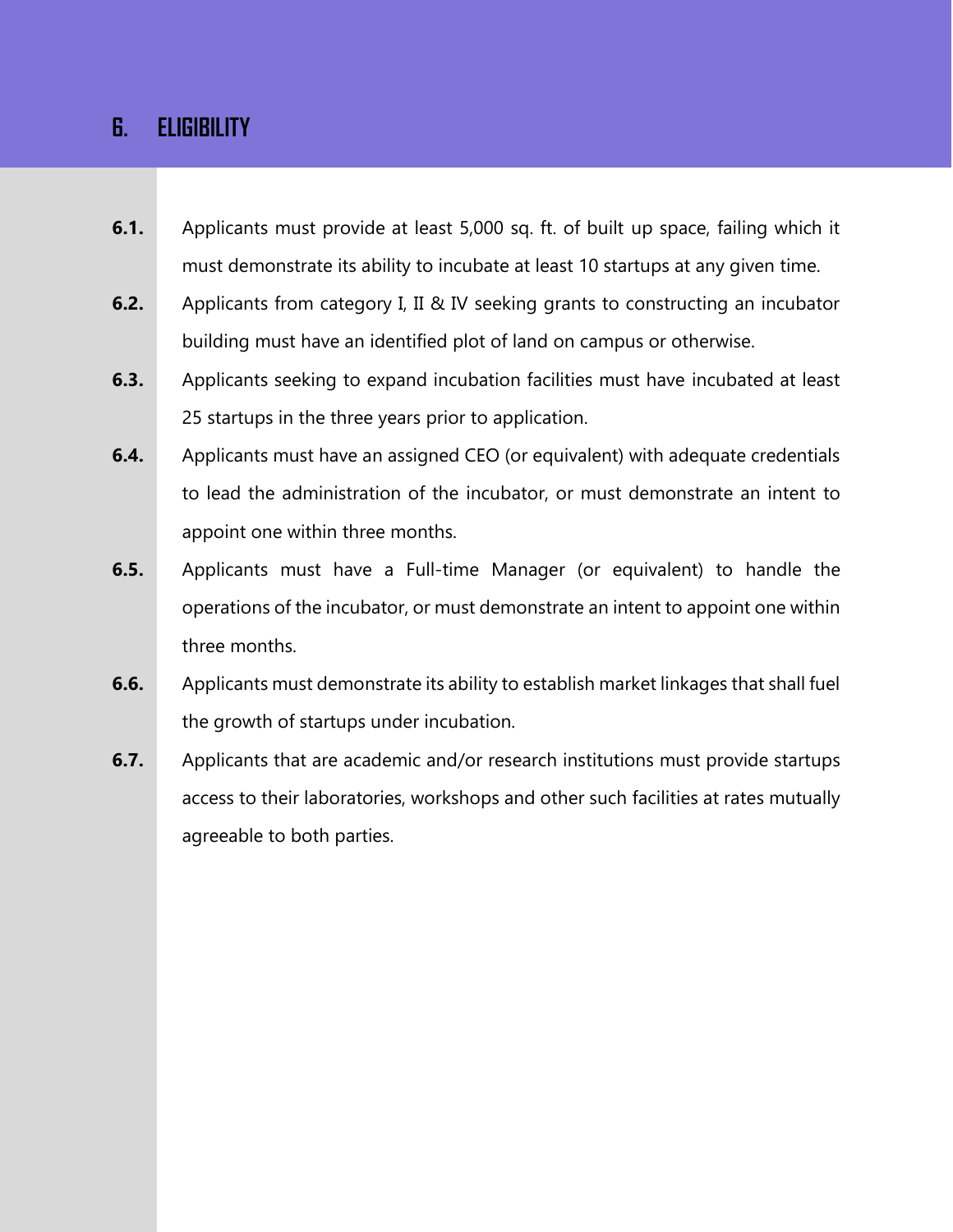# **7. SELECTION CRITERIA**

- **7.1.** The following parameters shall be evaluated during the selection process:
- 7.1.1 Business Plan
- 7.1.2 Leadership Team
- 7.1.3 Sector Expertise
- 7.1.4 Market Linkages
- 7.1.5 Infrastructure

## **7.2** Business Plan

The Budget Plan must detail how the applicant intends to achieve selfsustainability after five years, at which point grants from the **Government of Maharashtra** shall cease.

## **7.3** Leadership Team

- 7.3.1 The credentials of the CEO, the Manager and other members of the Leadership Team shall be taken into consideration, in particular their academic and professional experiences suited to the startup space.
- 7.3.2 The credentials of the Board of Directors shall also be taken into consideration.

### **7.4** Sector Expertise

- 7.4.1 Applicants must demonstrate expertise in [at least one] and [up to three] sector(s) and/or focus area(s). This condition may be relaxed for incubators catering to social impact startups.
- 7.4.2 Preference to be given to incubators aligning with wider economy of the region.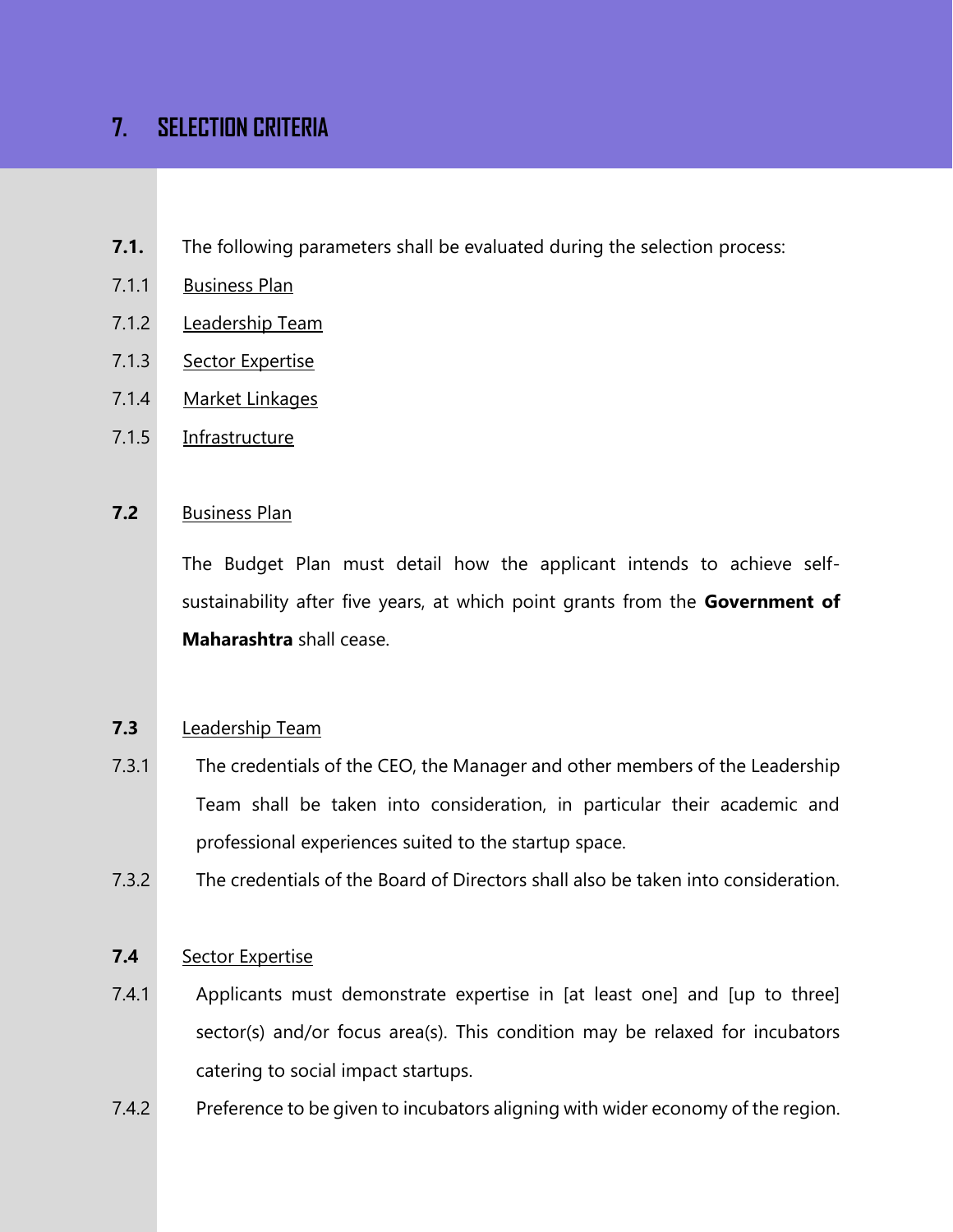## **7.5** Market Linkages

- 7.5.1 Applicants must demonstrate its ability to establish market linkages that shall fuel the growth of startups under incubation.
- 7.5.2 Applicants may furbish Letters of Intent for collaboration with relevant business, academic or Government in order to strengthen their case.

## **7.6** Infrastructure

- 7.6.1 Factors such as physical and virtual infrastructure provided to startups under incubation and the proximity of the physical space to business centres shall be taken into consideration.
- 7.6.2 In case of academic and/or research institutions, Applicants providing startups access to laboratories, workshops and other such facilities at reasonable rates shall be given preference.
- **7.7** For Applicants looking to expand existing facilities, the number of startups incubated, the number of startups with successful exits, and testimonials from former incubatees will be taken into consideration.
- **7.8** The **MSInS** shall do the evaluation of Applicants with highest potential of success. Subsequently, the applicants will be required to make a presentation detailing their proposals to the **MSInS**.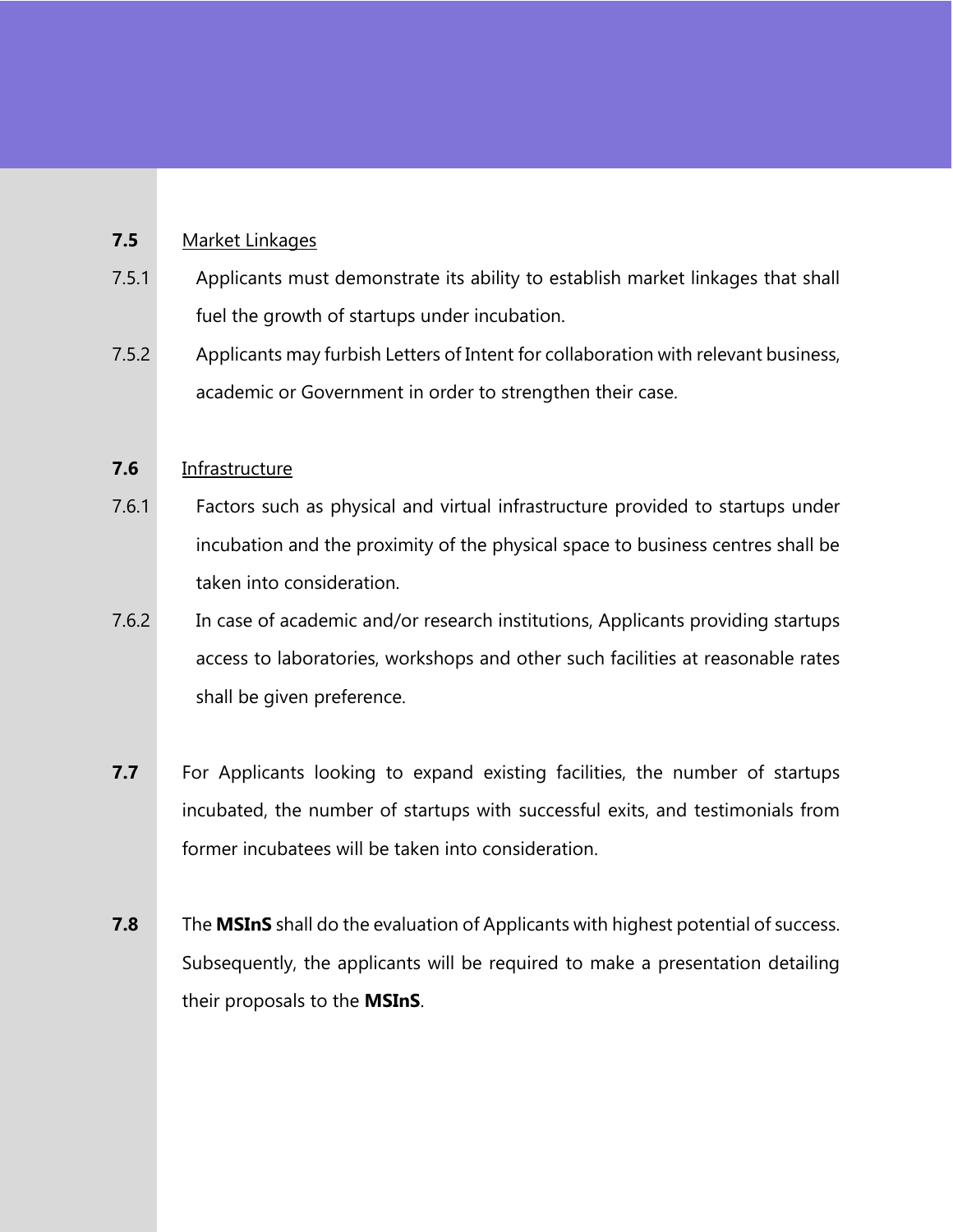## **8 IMPLEMENTATION**

- **8.1.** Successful Applicants whose Business Plan is approved by the **MSInS**, would receive grants-in-aid as per the approved business plan.
- **8.2.** Incubators receiving aid under this scheme are required to submit progress reports semi-annually and audited statements annually, failing which further grants-in-aid may be rescinded at the discretion of the **MSInS**.
- **8.3.** Incubators may be called to make a presentation to the **MSInS**, at most once a year, to discuss their performance.
- **8.4.** For Category I incubators, any management team member who may receive a compensation of greater than INR 3 lakh per month (inclusive of bonus) shall obtain prior consent from the **MSInS**.
- **8.5.** Incubators are expected to develop a transparent system for selection of startups, who must conform to the Definition of a startup as stated in the *Maharashtra* State Innovative Startup Policy 2018. The following criteria needs to be taken into consideration by the incubators supported by MSInS for selecting the startups.
	- ➢ Unique Value Proposition
	- ➢ Scope of Impact
	- ➢ Leadership Team
	- ➢ Technology Advantage
	- $\triangleright$  Sustainability and Scalability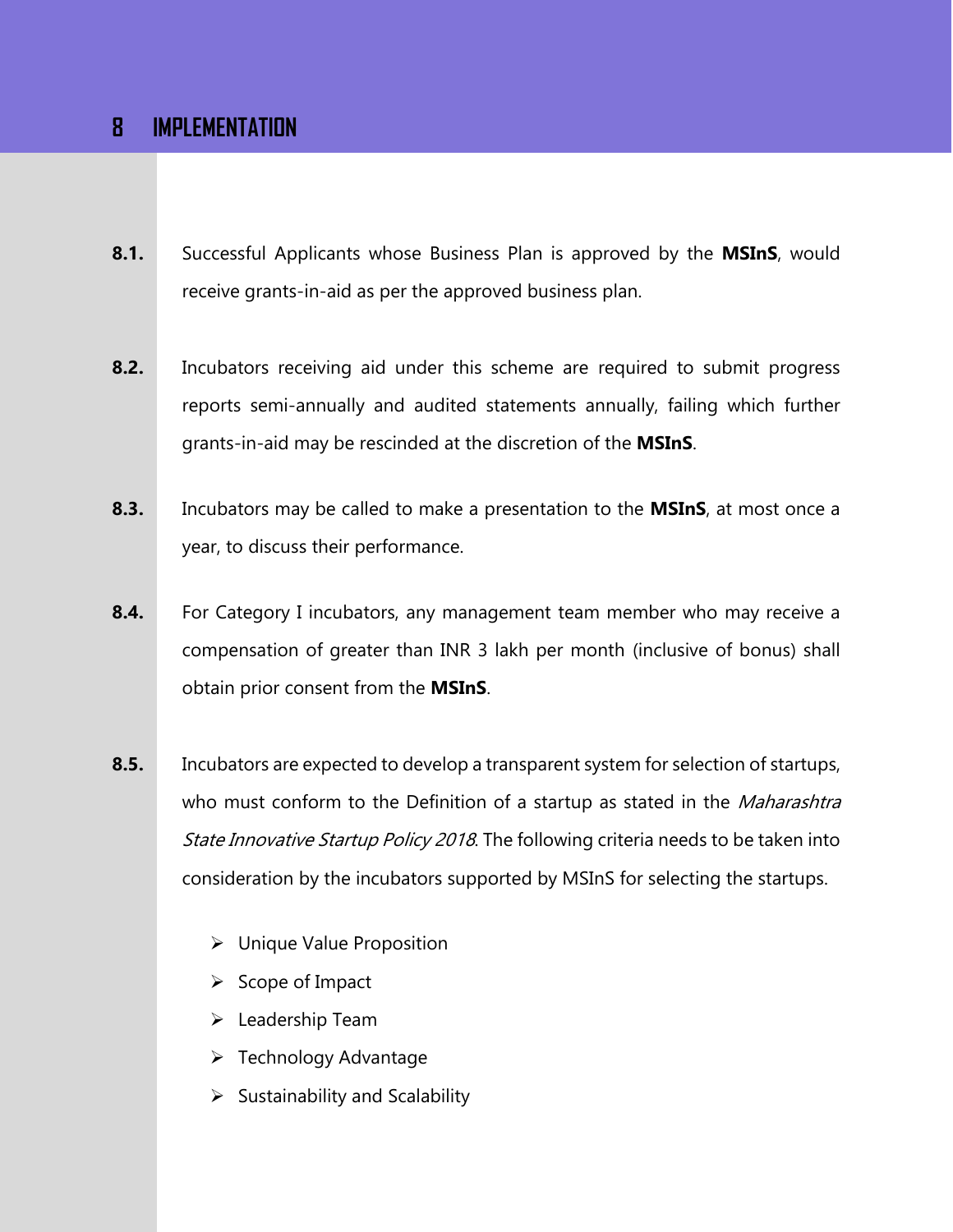- **8.6.** The incubators shall expend minimum 10% of their grants for direct assistance to startups though provision of seed funding / stipends / fellowships to the startups incubated over the period of five years, preferably from the very first year of securing the grant.
- **8.7.** Incubators are expected to maintain an online presence which would include a website containing details of the startups under incubation, members of the incubation management and a means to engage with the startup community. This shall be integrated with the MSInS web portal.